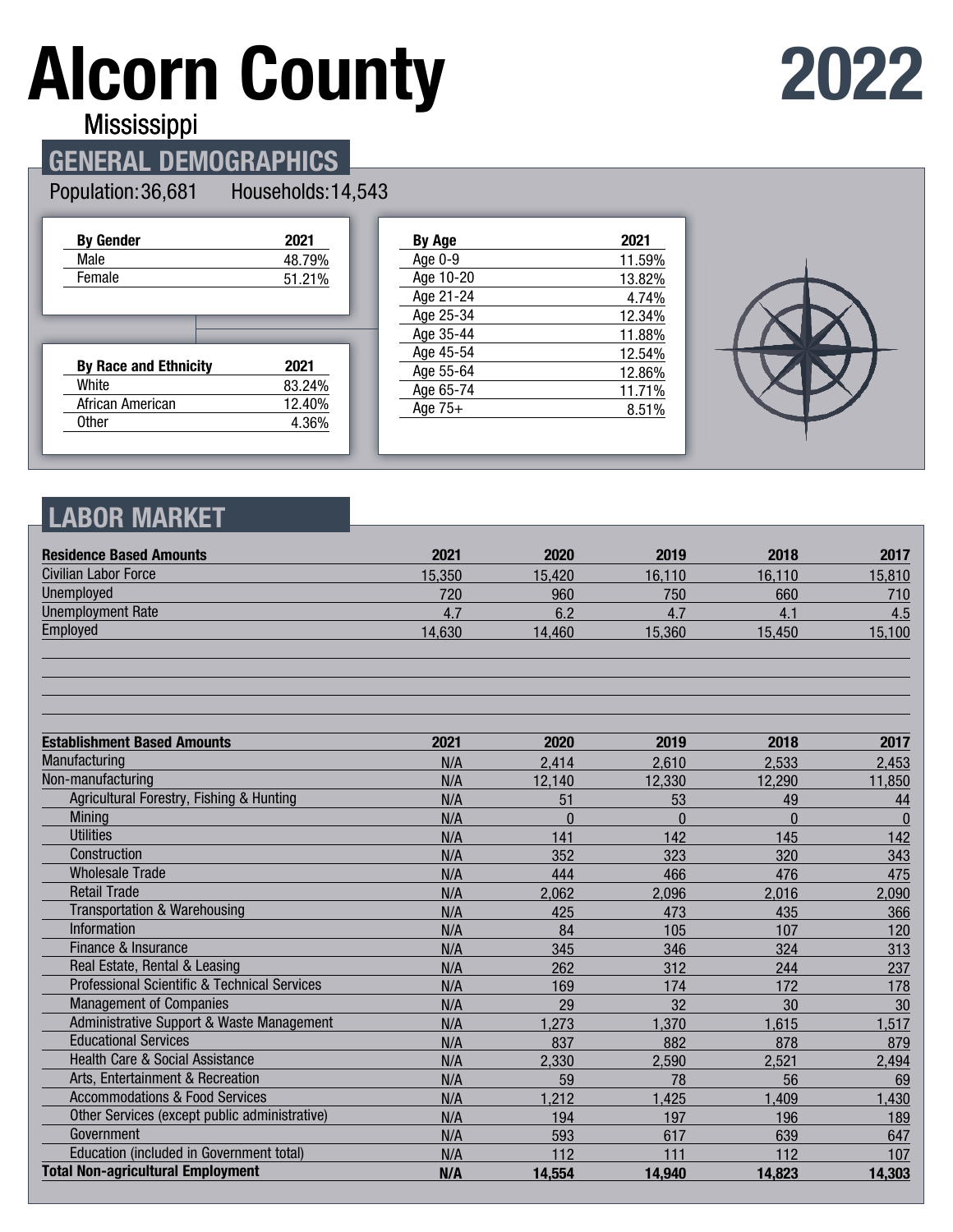|--|

|                                | 2021     | 2020     | 2019     | 2018     | 2017     | <b>Region</b> |
|--------------------------------|----------|----------|----------|----------|----------|---------------|
|                                |          |          |          |          |          |               |
| <b>Per Capita Income</b>       | \$38,956 | \$38,914 | \$37,770 | \$34,644 | \$32,816 | \$40,894      |
|                                |          |          |          |          |          |               |
| <b>Median Household Income</b> | \$48,541 | \$44,982 | \$43,350 | \$41,545 | \$39,758 | \$50,575      |
|                                |          |          |          |          |          |               |
| # of Households with Income    |          |          |          |          |          |               |
| Equal or Less Than \$24,999    | 3,612    | 3.903    | 4.086    | 4.374    | 4,587    | 57,091        |
|                                |          |          |          |          |          |               |
| % of Households with Income    |          |          |          |          |          |               |
| Equal or Less Than \$24,999    | 24.84%   | 26.67%   | 27.93%   | 29.51%   | 30.83%   | 25.90%        |
|                                |          |          |          |          |          |               |

| <b>Employment Occupational Composition %</b> | 2021   |
|----------------------------------------------|--------|
| Professional and Technical                   | 16.73% |
| Executive, Administrative and Managerial     | 10.24% |
| <b>Sales</b>                                 | 11.20% |
| Administrative Support and Clerical          | 10.72% |
| Production, Craft and Repair                 | 24.59% |
| <b>Transportation and Material Moving</b>    | 9.05%  |
| Handlers, Helpers and Laborers               | 0.94%  |
| Service                                      | 16.53% |

| <b>Establishment-Based Employment Composition % 2021</b> |     |
|----------------------------------------------------------|-----|
| Manufacturing                                            | N/A |
| Non-Manufacturing                                        | N/A |



| <b>SOCIAL ENVIRONMENT</b>                           |          |          |          |          |          |  |
|-----------------------------------------------------|----------|----------|----------|----------|----------|--|
|                                                     | 2021     | 2020     | 2019     | 2018     | 2017     |  |
| <b>Number of Births to Single Teens</b>             | N/A      | 31       | 34       | 30       | 35       |  |
| <b>TANF &amp; Food Stamp Payments per Household</b> | \$474.40 | \$471.42 | \$370.02 | \$413.97 | \$462.58 |  |
| <b>Number of Divorces</b>                           | N/A      | 167      | 177      | 167      | 191      |  |
| <b>Number of Divorces Involving Children</b>        | N/A      | 53       | 77       | 79       | 76       |  |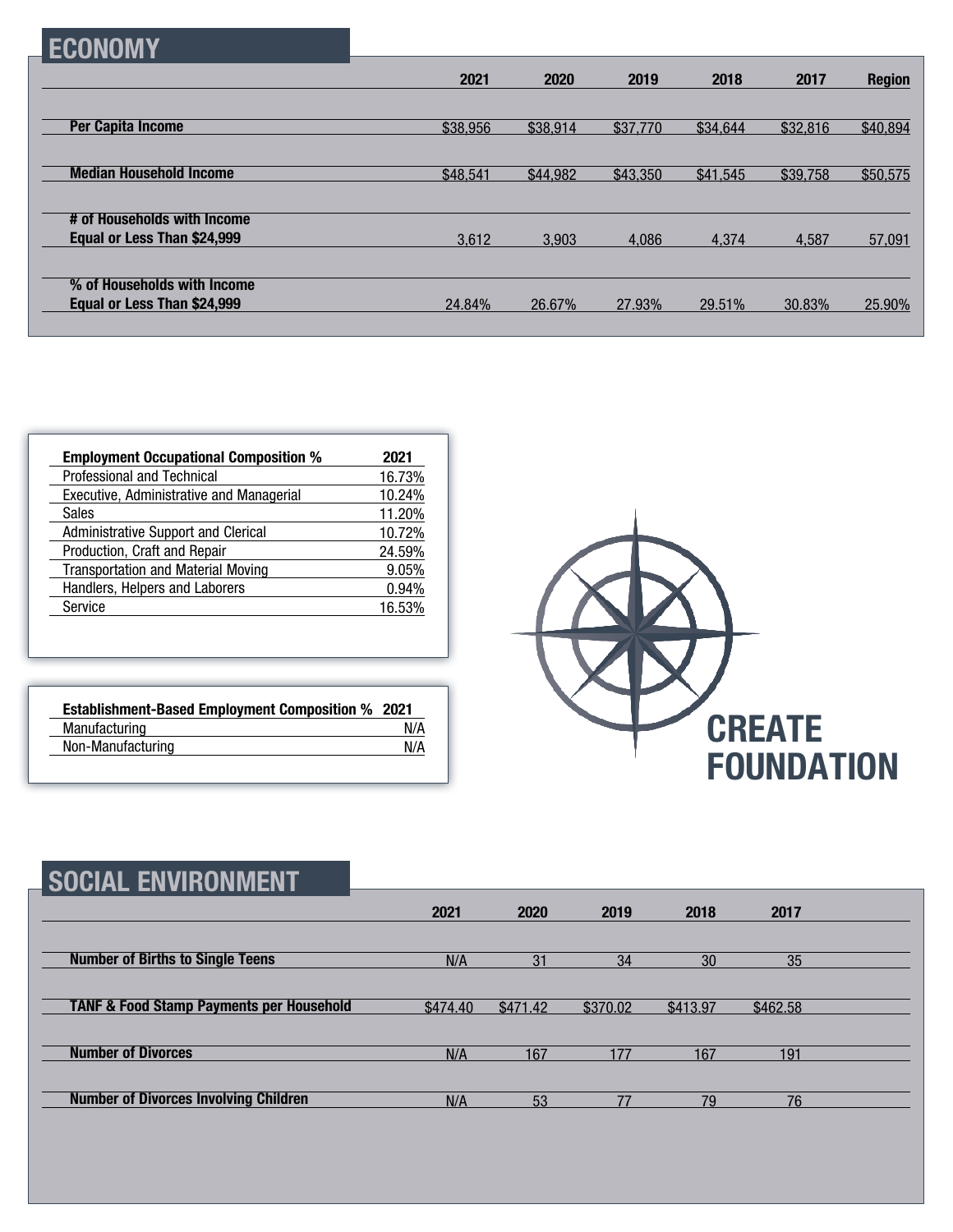## **EDUCATION**

|                                           | 2021     | 2020    | 2019     | 2018    | 2017    | <b>Region</b> |
|-------------------------------------------|----------|---------|----------|---------|---------|---------------|
|                                           |          |         |          |         |         |               |
| Percent of Population 25+ with HS Diploma | 81.84%   | 82.01%  | 81.24%   | 81.97%  | 81.32%  | 82.93%        |
|                                           |          |         |          |         |         |               |
| <b>Average Expenditure per Student</b>    | \$11,708 | \$9,996 | \$10,063 | \$9,564 | \$9,419 | \$11,915      |
|                                           |          |         |          |         |         |               |
| <b>ACT All Students</b>                   | 17.82    | 18.36   | 18.37    | 18.84   | 19.12   | 17.36         |
|                                           |          |         |          |         |         |               |
| <b>Average Class Size</b>                 | 12.82    | 13.23   | 13.15    | 13.47   | 13.34   | 12.57         |

| <b>Educational Attainment % by level</b> | 2021   |
|------------------------------------------|--------|
| Graduate/Professional                    | 6.53%  |
| 4 Year Degree +                          | 10.56% |
| Associate's Degree                       | 9.95%  |
| Some College                             | 22.71% |
| High School Diploma                      | 32.09% |
| Some High School                         | 11.14% |
| Some Elementary                          | 7 በ2%  |

| <b>High School Completer Rate</b> | 2021 |
|-----------------------------------|------|
| Corinth                           | 91 2 |
| <b>Alcorn County</b>              | 96.3 |

## **HOUSING**

| ----------                                |           |           |          |          |          |               |
|-------------------------------------------|-----------|-----------|----------|----------|----------|---------------|
|                                           | 2021      | 2020      | 2019     | 2018     | 2017     | <b>Region</b> |
|                                           |           |           |          |          |          |               |
| <b>Percent of Owner Occupied Housing</b>  | 70.01%    | 69.95%    | 69.95%   | 69.97%   | 70.09%   | 68.26%        |
|                                           |           |           |          |          |          |               |
| <b>Percent of Renter Occupied Housing</b> | 29.99%    | 30.05%    | 30.05%   | 30.03%   | 29.91%   | 31.74%        |
|                                           |           |           |          |          |          |               |
| <b>Median Home Value</b>                  | \$131,419 | \$101,687 | \$99,435 | \$95,295 | \$91,549 | \$151,579     |
|                                           |           |           |          |          |          |               |